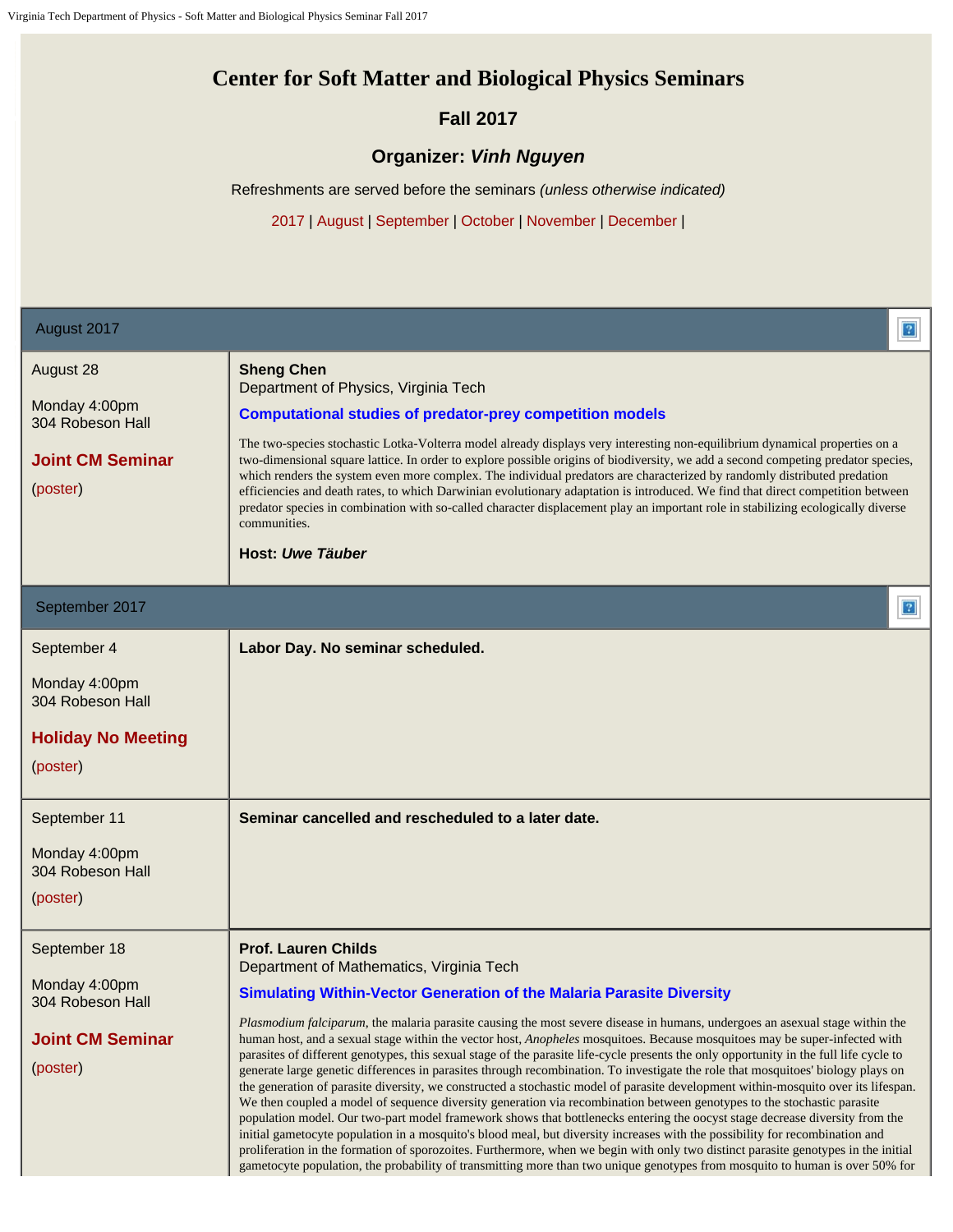|                                                                                          | a wide range of initial gametocyte densities.                                                                                                                                                                                                                                                                                                                                                                                                                                                                                                                                                                                                                                                                                                                                                                                                                                                                                                                                                                                                                                                                                                                                                                                                                                                                                                                                                                                                                                                                                                                                                                                                                                                                                                                                                                                                                                                                                                                                                                                                                                                                                                                                                                                                                                                                                                                                                                                                                                                                 |
|------------------------------------------------------------------------------------------|---------------------------------------------------------------------------------------------------------------------------------------------------------------------------------------------------------------------------------------------------------------------------------------------------------------------------------------------------------------------------------------------------------------------------------------------------------------------------------------------------------------------------------------------------------------------------------------------------------------------------------------------------------------------------------------------------------------------------------------------------------------------------------------------------------------------------------------------------------------------------------------------------------------------------------------------------------------------------------------------------------------------------------------------------------------------------------------------------------------------------------------------------------------------------------------------------------------------------------------------------------------------------------------------------------------------------------------------------------------------------------------------------------------------------------------------------------------------------------------------------------------------------------------------------------------------------------------------------------------------------------------------------------------------------------------------------------------------------------------------------------------------------------------------------------------------------------------------------------------------------------------------------------------------------------------------------------------------------------------------------------------------------------------------------------------------------------------------------------------------------------------------------------------------------------------------------------------------------------------------------------------------------------------------------------------------------------------------------------------------------------------------------------------------------------------------------------------------------------------------------------------|
|                                                                                          | <b>Host: Michel Pleimling</b>                                                                                                                                                                                                                                                                                                                                                                                                                                                                                                                                                                                                                                                                                                                                                                                                                                                                                                                                                                                                                                                                                                                                                                                                                                                                                                                                                                                                                                                                                                                                                                                                                                                                                                                                                                                                                                                                                                                                                                                                                                                                                                                                                                                                                                                                                                                                                                                                                                                                                 |
| September 25<br>Monday 4:00pm<br>304 Robeson Hall<br><b>Joint CM Seminar</b><br>(poster) | <b>Harsh Chaturvedi</b><br>Department of Physics, Virginia Tech<br><b>Dynamics Of Driven Vortices In Type-II Superconductors</b><br>Technical applications of type-II superconductors in external magnetic fields require an effective flux pinning mechanism to<br>reduce Ohmic losses due to flux creep and flow. In addition, driven vortex matter subject to thermal fluctuations and quenched<br>disorder constitutes a system far from equilibrium that yields rich phase diagrams and many novel glassy states. Using numerical<br>and analytical techniques, we have studied in detail, the dynamical relaxation features towards the equilibrium vortex or Bose<br>glass phases following sudden changes in externally applied electric current. Most recently, we have characterized the long-time<br>steady-state behavior of vortices driven perpendicular to a family of parallel planar defects (that model twin boundaries found in<br>superconducting YBCO), revealing in the process, a rich collection of novel dynamical regimes spanning a remarkably broad<br>depinning transition region that separates the pinned and moving-lattice states of vortex matter.<br>Host: Uwe Täuber                                                                                                                                                                                                                                                                                                                                                                                                                                                                                                                                                                                                                                                                                                                                                                                                                                                                                                                                                                                                                                                                                                                                                                                                                                                                                                      |
| October 2017                                                                             | $\sqrt{2}$                                                                                                                                                                                                                                                                                                                                                                                                                                                                                                                                                                                                                                                                                                                                                                                                                                                                                                                                                                                                                                                                                                                                                                                                                                                                                                                                                                                                                                                                                                                                                                                                                                                                                                                                                                                                                                                                                                                                                                                                                                                                                                                                                                                                                                                                                                                                                                                                                                                                                                    |
| October 2<br>Monday 4:00pm<br>304 Robeson Hall<br><b>Joint CM Seminar</b><br>(poster)    | Prof. Xiaowei Wu<br>Department of Statistics, Virginia Tech<br><b>Learning Patterns from Genomics Data through Stochastic Modeling</b><br>Next-generation sequencing (NGS) enables a large variety of genomics applications (genome sequencing, transcriptome<br>profiling, DNA-protein interactions, epigenome characterization, etc), and opens up unprecedented opportunities to uncover the<br>genetic architecture and mechanisms of biological processes. However, it still remains challenging to build flexible and robust<br>statistical models for knowledge discovery from the wealth of genomics data generated by NGS. We present several typical<br>applications of state-of-the-art nonparametric methods (e.g., NP-Bayesian clustering, functional mixed model) based on the<br>inhomogeneous Poisson process model of genomic heterogeneity patterns. These methods provide effective solutions to the<br>modeling and analysis of modern omics data. Findings from such applications will help biologists better understand the<br>molecular nature of biological processes such as transcriptional regulation and trait differentiation.<br>Host: Uwe Täuber                                                                                                                                                                                                                                                                                                                                                                                                                                                                                                                                                                                                                                                                                                                                                                                                                                                                                                                                                                                                                                                                                                                                                                                                                                                                                                                               |
| October 9<br>Monday 4:00pm<br>304 Robeson Hall<br>(poster)                               | Condensed Matter seminar. No CSB seminar scheduled.                                                                                                                                                                                                                                                                                                                                                                                                                                                                                                                                                                                                                                                                                                                                                                                                                                                                                                                                                                                                                                                                                                                                                                                                                                                                                                                                                                                                                                                                                                                                                                                                                                                                                                                                                                                                                                                                                                                                                                                                                                                                                                                                                                                                                                                                                                                                                                                                                                                           |
| October 16<br>Monday 4:00pm<br>304 Robeson Hall<br><b>Joint CM Seminar</b><br>(poster)   | Dr. Charles Reichhardt<br>Los Alamos National Laboratory<br><b>Skyrmion Lattices in Random and Ordered Potential Landscapes</b><br>Since the initial discovery of skyrmion lattices in chiral magnets [1], there has been a tremendous growth in this field as an<br>increasing number of compounds are found to have extended regions of stable skyrmion lattices [2] even close to room<br>temperature [3]. These systems have significant promise for applications due to their size scale and the low currents or drives<br>needed to move the skyrmions [4]. Another interesting aspect of skyrmions is that the equations of motion have significant non-<br>dissipative terms or a Magnus effect which makes them unique in terms of collective driven dynamics as compared to other<br>systems such as vortex lattices in type-II superconductors, sliding charge density waves, and frictional systems. We examine the<br>driven dynamics of skyrmions interacting with random and periodic substrate potentials using both continuum based modelling<br>and particle based simulations. In clean systems we examine the range in which skyrmion motion can be explored as a function<br>of the magnetic field and current and show that there can be a current-induced creation or destruction of skyrmions. In systems<br>with random pinning we find that there is a finite depinning threshold and that the Hall angle shows a strong dependence on the<br>disorder strength. We also show that features in the transport curves correlate with different types of skyrmion flow regimes<br>including a skyrmion glass depinning/skyrmion plastic flow region as well as a transition to a dynamically reordered<br>skyrmioncrystal at higher drives. We find that increasing the Magnus term produces a low depinning threshold which is due to a<br>combination of skyrmions forming complex orbits within the pinning sites and skyrmion-skyrmion scattering effects. If the<br>skyrmions are moving over a periodic substrate, with increasing drive the Hall angle changes in quantized steps which<br>correspond to periodic trajectories of the skyrmion that lock to symmetry directions of the substrate potential. [1] S. Muhlbauer et<br>al Science 323 915 (2009). [2] X. Z. Yu et al. Nature 465, 901-904 (2010). [3] X.Z. Yu et al Nature Materials, 10, 106 (2011). [4]<br>A. Fert, V. Cros, and J. Sampaio Nature Nanotechnology 8, 152 (2013).<br><b>Host: Michel Pleimling</b> |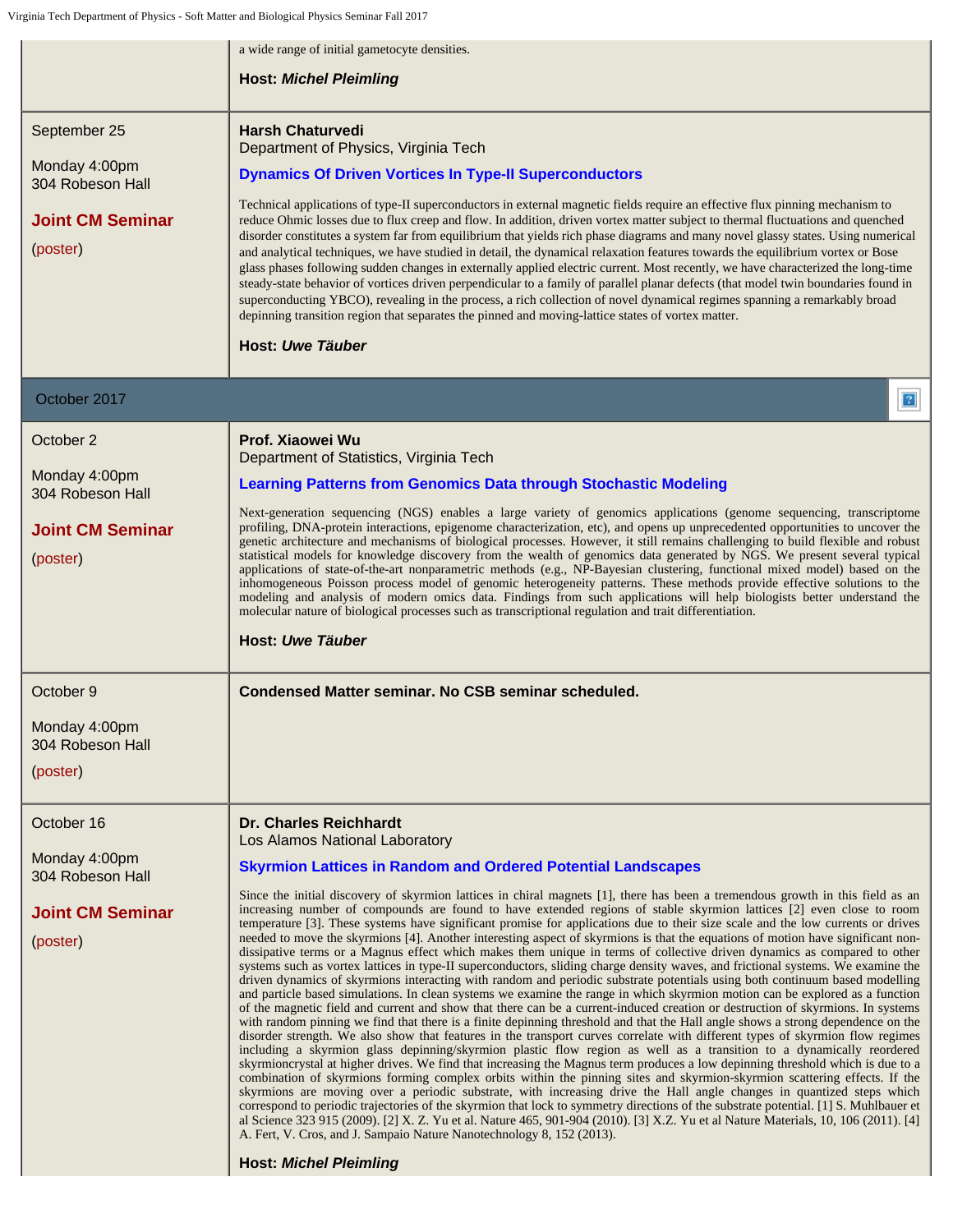| October 17<br>Tuesday 2:00pm<br>304 Robeson Hall<br><b>Special CSB Seminar</b><br>(poster)  | <b>Dr. Charles Reichhardt</b><br>Los Alamos National Laboratory<br>Jamming and Clogging of Passive and Active Particles in Disordered Media<br>There has been tremendous growth in studying nonequilibrium systems of particle assemblies which can exhibit jamming effects.<br>In general jamming has been studied in the absence of quenched disorder. Here we examine the dynamics of active and passive<br>matter systems interacting with random or periodic substrates and obstacle arrays, and show that it is possible to make a clear<br>distinction between jammed systems and clogged systems. For non-active systems of particles flowing through random obstacle<br>arrays, when the particle density is well below that at which an obstacle free system would jam, we find that the system can reach<br>a clogged state. The clogged states can be distinguished from jammed states in that they are spatially heterogeneous, are fragile,<br>and have a pronounced memory effect. In contrast, jammed states are much more homogeneous, robust, and have much weaker<br>memory effects. We outline a possible scenario in which jamming is dominated by a diverging length scale associated with a<br>critical density at point J, while clogging is associated with the coarsening of a dense area across the sample. We have also<br>investigated clogging and jamming in active matter or self-motile particle systems. Such dynamics can effectively describe<br>certain biological systems such as run-and-tumble bacteria or crawling cells, as well as non-biological systems such as self-driven<br>colloids or artificial swimmers. For active matter systems driven over random disorder we find that for intermediate amounts of<br>self-motility the system does not clog; however, for increasing self-propulsion of the particles there is a strong reduction of the<br>mobility due to a self-clogging or self-clustering in the system that resembles the "faster is slower" effect found in certain<br>pedestrian panic models.<br><b>Host: Michel Pleimling</b> |
|---------------------------------------------------------------------------------------------|---------------------------------------------------------------------------------------------------------------------------------------------------------------------------------------------------------------------------------------------------------------------------------------------------------------------------------------------------------------------------------------------------------------------------------------------------------------------------------------------------------------------------------------------------------------------------------------------------------------------------------------------------------------------------------------------------------------------------------------------------------------------------------------------------------------------------------------------------------------------------------------------------------------------------------------------------------------------------------------------------------------------------------------------------------------------------------------------------------------------------------------------------------------------------------------------------------------------------------------------------------------------------------------------------------------------------------------------------------------------------------------------------------------------------------------------------------------------------------------------------------------------------------------------------------------------------------------------------------------------------------------------------------------------------------------------------------------------------------------------------------------------------------------------------------------------------------------------------------------------------------------------------------------------------------------------------------------------------------------------------------------------------------------------------------------------------------------------------|
| October 23                                                                                  | No seminar scheduled.                                                                                                                                                                                                                                                                                                                                                                                                                                                                                                                                                                                                                                                                                                                                                                                                                                                                                                                                                                                                                                                                                                                                                                                                                                                                                                                                                                                                                                                                                                                                                                                                                                                                                                                                                                                                                                                                                                                                                                                                                                                                             |
| Monday 4:00pm<br>304 Robeson Hall<br>(poster)                                               |                                                                                                                                                                                                                                                                                                                                                                                                                                                                                                                                                                                                                                                                                                                                                                                                                                                                                                                                                                                                                                                                                                                                                                                                                                                                                                                                                                                                                                                                                                                                                                                                                                                                                                                                                                                                                                                                                                                                                                                                                                                                                                   |
| October 30                                                                                  | <b>Madhurima Nath</b>                                                                                                                                                                                                                                                                                                                                                                                                                                                                                                                                                                                                                                                                                                                                                                                                                                                                                                                                                                                                                                                                                                                                                                                                                                                                                                                                                                                                                                                                                                                                                                                                                                                                                                                                                                                                                                                                                                                                                                                                                                                                             |
| Monday 4:00pm<br>304 Robeson Hall<br><b>Joint CM Seminar</b><br>(poster)                    | Virginia Tech Biocomplexity Institute<br><b>Statistical Mechanical Applications of Graph Dynamical Systems</b><br>Moore and Shannon's reliability polynomial can be used as a global statistic to explore the behaviour of a diffusive process on a<br>network that represents a finite sized interacting system. It depends on both the network topology and the dynamics of the<br>process and gives the probability that the system has a particular desired property. Due to the complexity to evaluate the exact<br>network reliability, it has been classified as a NP-hard problem. The estimation of the reliability polynomials for large graphs is<br>feasible using Monte-Carlo simulation. Depending on the description of the functionality, network reliability can be utilized for a<br>number of applications ranging from epidemiology to statistical physics. For example, it serves as a measure to study the<br>sensitivity of the outbreak of an infectious disease on a network to the structure of the network. Further, it is analogous to the<br>partition function of a statistical mechanical system which provides insights to the interpolation between the low and high<br>temperature limits.<br>Host: Uwe Täuber                                                                                                                                                                                                                                                                                                                                                                                                                                                                                                                                                                                                                                                                                                                                                                                                                                                  |
| November 2017                                                                               | $\overline{3}$                                                                                                                                                                                                                                                                                                                                                                                                                                                                                                                                                                                                                                                                                                                                                                                                                                                                                                                                                                                                                                                                                                                                                                                                                                                                                                                                                                                                                                                                                                                                                                                                                                                                                                                                                                                                                                                                                                                                                                                                                                                                                    |
| November 6                                                                                  | Condensed Matter seminar. No CSB seminar scheduled.                                                                                                                                                                                                                                                                                                                                                                                                                                                                                                                                                                                                                                                                                                                                                                                                                                                                                                                                                                                                                                                                                                                                                                                                                                                                                                                                                                                                                                                                                                                                                                                                                                                                                                                                                                                                                                                                                                                                                                                                                                               |
| Monday 4:00pm<br>304 Robeson Hall<br>(poster)                                               |                                                                                                                                                                                                                                                                                                                                                                                                                                                                                                                                                                                                                                                                                                                                                                                                                                                                                                                                                                                                                                                                                                                                                                                                                                                                                                                                                                                                                                                                                                                                                                                                                                                                                                                                                                                                                                                                                                                                                                                                                                                                                                   |
| November 9<br>Thursday 4:00pm<br>304 Robeson Hall<br><b>Special CSB Seminar</b><br>(poster) | Professor Srividya Iyer-Biswas (Department of Physics, Purdue University)<br><b>Making the right noise</b><br>In this talk I will introduce a theoretical framework that serves as the natural representation for biochemical dynamics, and<br>illustrate its utility in a variety of contexts.<br>Host: Uwe Täuber                                                                                                                                                                                                                                                                                                                                                                                                                                                                                                                                                                                                                                                                                                                                                                                                                                                                                                                                                                                                                                                                                                                                                                                                                                                                                                                                                                                                                                                                                                                                                                                                                                                                                                                                                                               |
|                                                                                             |                                                                                                                                                                                                                                                                                                                                                                                                                                                                                                                                                                                                                                                                                                                                                                                                                                                                                                                                                                                                                                                                                                                                                                                                                                                                                                                                                                                                                                                                                                                                                                                                                                                                                                                                                                                                                                                                                                                                                                                                                                                                                                   |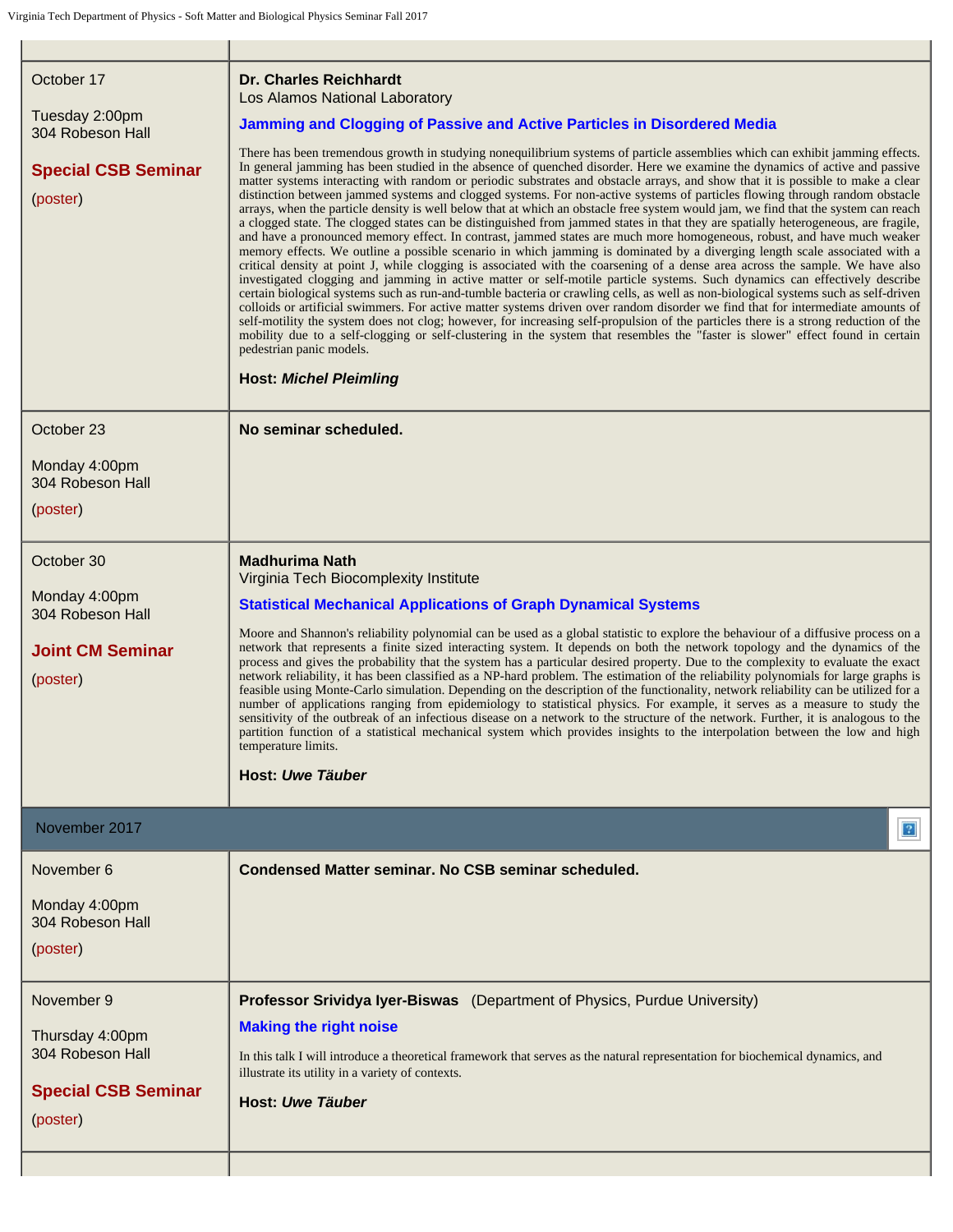| November 13                         | Condensed Matter seminar. No CSB seminar scheduled.                                                                                                                                                                                                                                                                                                                                                                                                                                                                                                                                                                                                                                                                                                                                                                                                                                                                                                                                                                                                                                                                                                                                                                                                                                                                                                                                                                                                                                                                                      |
|-------------------------------------|------------------------------------------------------------------------------------------------------------------------------------------------------------------------------------------------------------------------------------------------------------------------------------------------------------------------------------------------------------------------------------------------------------------------------------------------------------------------------------------------------------------------------------------------------------------------------------------------------------------------------------------------------------------------------------------------------------------------------------------------------------------------------------------------------------------------------------------------------------------------------------------------------------------------------------------------------------------------------------------------------------------------------------------------------------------------------------------------------------------------------------------------------------------------------------------------------------------------------------------------------------------------------------------------------------------------------------------------------------------------------------------------------------------------------------------------------------------------------------------------------------------------------------------|
| Monday 4:00pm<br>304 Robeson Hall   |                                                                                                                                                                                                                                                                                                                                                                                                                                                                                                                                                                                                                                                                                                                                                                                                                                                                                                                                                                                                                                                                                                                                                                                                                                                                                                                                                                                                                                                                                                                                          |
| (poster)                            |                                                                                                                                                                                                                                                                                                                                                                                                                                                                                                                                                                                                                                                                                                                                                                                                                                                                                                                                                                                                                                                                                                                                                                                                                                                                                                                                                                                                                                                                                                                                          |
| November 20                         | Thanksgiving Break. No seminar scheduled.                                                                                                                                                                                                                                                                                                                                                                                                                                                                                                                                                                                                                                                                                                                                                                                                                                                                                                                                                                                                                                                                                                                                                                                                                                                                                                                                                                                                                                                                                                |
| Monday 4:00pm<br>304 Robeson Hall   |                                                                                                                                                                                                                                                                                                                                                                                                                                                                                                                                                                                                                                                                                                                                                                                                                                                                                                                                                                                                                                                                                                                                                                                                                                                                                                                                                                                                                                                                                                                                          |
| <b>Holiday No Meeting</b>           |                                                                                                                                                                                                                                                                                                                                                                                                                                                                                                                                                                                                                                                                                                                                                                                                                                                                                                                                                                                                                                                                                                                                                                                                                                                                                                                                                                                                                                                                                                                                          |
| (poster)                            |                                                                                                                                                                                                                                                                                                                                                                                                                                                                                                                                                                                                                                                                                                                                                                                                                                                                                                                                                                                                                                                                                                                                                                                                                                                                                                                                                                                                                                                                                                                                          |
| November 27                         | Prof. Jiangtao Cheng<br>Department of Mechanical Engineering, Virginia Tech                                                                                                                                                                                                                                                                                                                                                                                                                                                                                                                                                                                                                                                                                                                                                                                                                                                                                                                                                                                                                                                                                                                                                                                                                                                                                                                                                                                                                                                              |
| Monday 4:00pm<br>304 Robeson Hall   | Mechanism and Universal Scaling Law for Contact Line Friction of Cassie-State Droplets on<br><b>Nano-Structured Ultrahydrophobic Surfaces</b>                                                                                                                                                                                                                                                                                                                                                                                                                                                                                                                                                                                                                                                                                                                                                                                                                                                                                                                                                                                                                                                                                                                                                                                                                                                                                                                                                                                            |
| <b>Joint CM Seminar</b><br>(poster) | The design and optimization of micro/nano-fluidic devices or wetting-related applications necessitate the knowledge of the<br>physical mechanisms underlying the moving contact line, which is beyond the predictive capability of the continuum theory.<br>Here we use the molecular dynamics (MD) simulations to explore the Cassie-state wetting dynamics on nano-structured surfaces<br>with an emphasis on the contact line friction (CLF). We find that CLF emerges as a result of the solid-liquid interactions and<br>liquid-liquid interactions, which are termed as solid-liquid retarding and viscous damping respectively. Solid-liquid retarding is<br>ascribed to the work of adhesion and viscous damping is related to the depletion of liquid density near the solid-liquid interface.<br>With gradually decreased solid-liquid contact fraction (larger apparent contact angle), solid-liquid retarding remains unchanged<br>while viscous damping is increased. A universal scaling law is derived to describe the CLF on ultrahydrophobic surfaces before<br>the Cassie-to-Wenzel transition. It is suggested that the non-sticking feature (smaller CLF) of nanostructured ultrahydrophobic<br>surfaces is indeed caused by the lowered fraction of the solid-liquid contact. Our results have revealed the genesis of CLF from<br>an ab initio perspective and have demonstrated the effects of surface structures on dynamic wetting by justifing the dominant role<br>of solid fraction in lowering CLF.         |
|                                     | <b>Host: Shengfeng Cheng</b>                                                                                                                                                                                                                                                                                                                                                                                                                                                                                                                                                                                                                                                                                                                                                                                                                                                                                                                                                                                                                                                                                                                                                                                                                                                                                                                                                                                                                                                                                                             |
| December 2017                       | 2                                                                                                                                                                                                                                                                                                                                                                                                                                                                                                                                                                                                                                                                                                                                                                                                                                                                                                                                                                                                                                                                                                                                                                                                                                                                                                                                                                                                                                                                                                                                        |
| December 4                          | <b>Yanfei Tang</b><br>Department of Physics, Virginia Tech                                                                                                                                                                                                                                                                                                                                                                                                                                                                                                                                                                                                                                                                                                                                                                                                                                                                                                                                                                                                                                                                                                                                                                                                                                                                                                                                                                                                                                                                               |
| Monday 4:00pm<br>304 Robeson Hall   | <b>Molecular Dynamics Simulations of Drying Colloidal Films</b>                                                                                                                                                                                                                                                                                                                                                                                                                                                                                                                                                                                                                                                                                                                                                                                                                                                                                                                                                                                                                                                                                                                                                                                                                                                                                                                                                                                                                                                                          |
| <b>Joint CM Seminar</b><br>(poster) | Evaporating solvent out of a colloidal suspension is an important technology to fabricate thin-film materials. The structure of the<br>deposited film highly depends on the drying process. For example, when the solvent evaporates fast the colloidal particles can<br>accumulate near the receding liquid-vapor interface, a phenomenon known as skin-layer formation. In this talk, I will discuss our<br>recent molecular dynamics simulations of a drying suspension containing a binary mixture of colloidal nanoparticles. A<br>distinguishing feature of our work is that the solvent is modelled explicitly as a Lennard-Jones liquid, which allows us to explore<br>the effects of solvent on the structure of the drying film. We have confirmed a recently-found "small-on-top" stratification<br>phenomenon in which the smaller nanoparticles form a layer closer to the liquid-vapor interface and on top of the layer of the<br>larger nanoparticles. However, our results show that density and temperature gradients can develop in the solvent during drying<br>and these gradients have profound effects on stratification that are not revealed in previous work based on an implicit solvent<br>model. I will also talk about theory and simulations of a nanoparticle at a liquid-vapor interface, which clarifies the physical<br>foundation of the implicit solvent model used in literature in which the liquid-vapor interface is modeled as a potential barrier or<br>well.<br><b>Host: Shengfeng Cheng</b> |
| December 11                         | Prof. Robert S. Hoy<br>University of South Florida                                                                                                                                                                                                                                                                                                                                                                                                                                                                                                                                                                                                                                                                                                                                                                                                                                                                                                                                                                                                                                                                                                                                                                                                                                                                                                                                                                                                                                                                                       |
| Monday 4:00pm<br>304 Robeson Hall   | <b>Thermalized soft glassy rheology</b>                                                                                                                                                                                                                                                                                                                                                                                                                                                                                                                                                                                                                                                                                                                                                                                                                                                                                                                                                                                                                                                                                                                                                                                                                                                                                                                                                                                                                                                                                                  |
| <b>Joint CM Seminar</b>             | As far back as the work of Ree and Eyring in the 1950s, plastic deformation of solids has been modeled as being controlled by<br>multiple relaxation processes with different characteristic rates. The energy landscape picture of Stillinger et. al. allows it to be                                                                                                                                                                                                                                                                                                                                                                                                                                                                                                                                                                                                                                                                                                                                                                                                                                                                                                                                                                                                                                                                                                                                                                                                                                                                   |